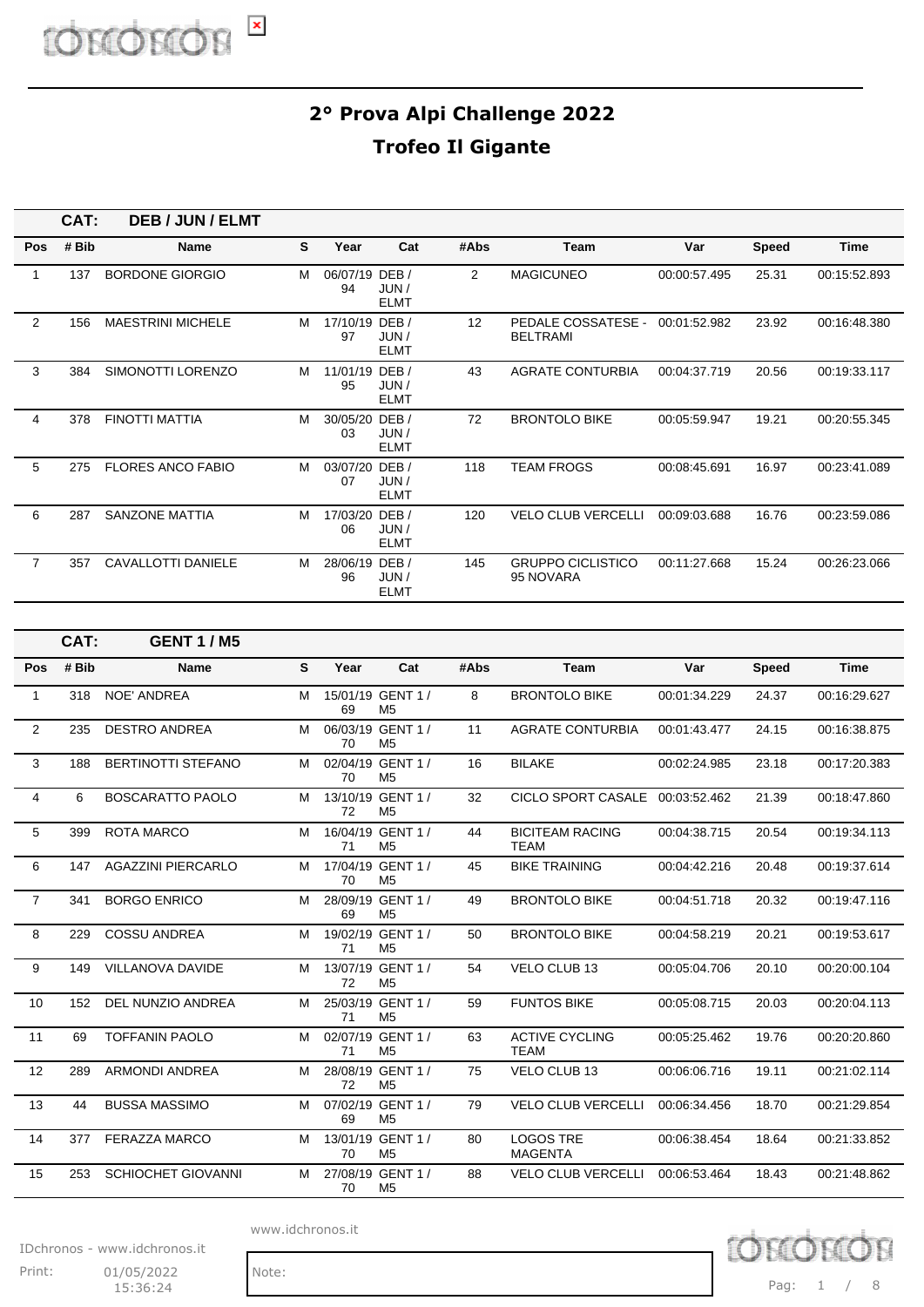|            | CAT:  | <b>GENT 1/M5</b>           |   |      |                                     |      |                                          |              |              |              |
|------------|-------|----------------------------|---|------|-------------------------------------|------|------------------------------------------|--------------|--------------|--------------|
| <b>Pos</b> | # Bib | <b>Name</b>                | S | Year | Cat                                 | #Abs | Team                                     | Var          | <b>Speed</b> | Time         |
| 16         | 366   | <b>FERRI LUIGI</b>         | М | 70   | 08/02/19 GENT 1 /<br>M <sub>5</sub> | 95   | <b>CICLISTICA</b><br><b>GRAVELLONESE</b> | 00:07:14.949 | 18.13        | 00:22:10.347 |
| 17         | 387   | <b>VESCO DANIELE</b>       | м | 68   | 02/10/19 GENT 1 /<br>M <sub>5</sub> | 109  | <b>AGRATE CONTURBIA</b>                  | 00:08:10.947 | 17.40        | 00:23:06.345 |
| 18         | 375   | <b>CASTI ANDREA</b>        | м | 71   | 02/11/19 GENT 1 /<br>M <sub>5</sub> | 116  | <b>BRONTOLO BIKE</b>                     | 00:08:41.201 | 17.03        | 00:23:36.599 |
| 19         | 113   | PELLATI CESARE             | м | 71   | 29/08/19 GENT 1 /<br>M <sub>5</sub> | 124  | TORNACO - LA<br><b>VICHIMICA</b>         | 00:09:20.933 | 16.56        | 00:24:16.331 |
| 20         | 300   | STOPPA ROBERTO             | м | 69   | 23/06/19 GENT 1 /<br>M <sub>5</sub> | 137  | <b>GRUPPO CICLISTICO</b><br>95 NOVARA    | 00:10:40.678 | 15.70        | 00:25:36.076 |
| 21         | 236   | <b>MONTARULI FRANCESCO</b> | м | 69   | 25/06/19 GENT 1 /<br>M <sub>5</sub> | 153  | <b>BRONTOLO BIKE</b>                     | 00:12:49.659 | 14.49        | 00:27:45.057 |
| 22         | 372   | <b>FOA' RUGGERO</b>        | М | 71   | 23/05/19 GENT 1 /<br>M <sub>5</sub> | 165  | <b>BIKE TRAINING</b>                     | 00:14:35.659 | 13.62        | 00:29:31.057 |
| 23         | 107   | <b>ROSSI STEFANO</b>       | м | 70   | 21/07/19 GENT 1 /<br>M <sub>5</sub> | 167  | TEAM VALLI DEL<br><b>ROSA</b>            | 00:15:04.642 | 13.40        | 00:30:00.040 |
| 24         | 344   | <b>MICHELONE ANDREA</b>    | м | 68   | 21/08/19 GENT 1 /<br>M <sub>5</sub> | 172  | <b>VELO CLUB VERCELLI</b>                | 00:16:01.389 | 12.99        | 00:30:56.787 |

|                | CAT:  | <b>GENT 2/M6</b>             |                  |      |                                     |      |                                                             |              |              |              |
|----------------|-------|------------------------------|------------------|------|-------------------------------------|------|-------------------------------------------------------------|--------------|--------------|--------------|
| Pos            | # Bib | Name                         | $\mathbf{s}$     | Year | Cat                                 | #Abs | <b>Team</b>                                                 | Var          | <b>Speed</b> | <b>Time</b>  |
| 1              | 216   | <b>FENDONI RENATO</b>        | м                | 66   | 16/01/19 GENT 2 /<br>M <sub>6</sub> | 14   | <b>FREISAN TEAM</b>                                         | 00:01:56.986 | 23.82        | 00:16:52.384 |
| 2              | 383   | <b>OMARINI ANTONIO</b>       | м                | 65   | 02/08/19 GENT 2 /<br>M <sub>6</sub> | 37   | <b>AGRATE CONTURBIA</b>                                     | 00:03:57.718 | 21.29        | 00:18:53.116 |
| 3              | 388   | <b>FISICARO LUIGI</b>        | м                | 67   | 02/12/19 GENT 2 /<br>M <sub>6</sub> | 46   | <b>AGRATE CONTURBIA</b>                                     | 00:04:46.469 | 20.41        | 00:19:41.867 |
| 4              | 129   | <b>SIGNINI FRANCO</b>        | м                | 67   | 21/11/19 GENT 2 /<br>M <sub>6</sub> | 51   | <b>BIKE TRAINING</b>                                        | 00:05:00.965 | 20.16        | 00:19:56.363 |
| 5              | 155   | <b>CAIRATI GIAMPIETRO</b>    | м                | 64   | 27/07/19 GENT 2 /<br>M <sub>6</sub> | 52   | <b>BRONTOLO BIKE</b>                                        | 00:05:03.468 | 20.12        | 00:19:58.866 |
| 6              | 72    | <b>TOSO STEFANO</b>          | м                | 66   | 13/11/19 GENT 2 /<br>M <sub>6</sub> | 53   | <b>ACTIVE CYCLING</b><br>TEAM                               | 00:05:04.213 | 20.11        | 00:19:59.611 |
| $\overline{7}$ | 364   | <b>MARCOLIN GIUSEPPE</b>     | м                | 66   | 08/12/19 GENT 2 /<br>M6             | 55   | <b>FUNTOS BIKE</b>                                          | 00:05:05.454 | 20.09        | 00:20:00.852 |
| 8              | 178   | <b>GATTO LUCA</b>            | м                | 67   | 31/08/19 GENT 2 /<br>M <sub>6</sub> | 66   | <b>BIELLA BIKING</b>                                        | 00:05:40.473 | 19.52        | 00:20:35.871 |
| 9              | 133   | <b>MARTORANA MARIANO</b>     | м                | 64   | 22/10/19 GENT 2 /<br>M6             | 97   | PEDALE TRINESE                                              | 00:07:19.700 | 18.07        | 00:22:15.098 |
| 10             | 3     | <b>BERGONZI MAURO</b>        | м                | 63   | 08/01/19 GENT 2 /<br>M6             | 98   | CICLO SPORT CASALE 00:07:23.944                             |              | 18.01        | 00:22:19.342 |
| 11             | 276   | DE BERNARDI ALBERTO          | м                | 65   | 19/01/19 GENT 2 /<br>M6             | 104  | <b>BRONTOLO BIKE</b>                                        | 00:07:50.947 | 17.65        | 00:22:46.345 |
| 12             | 103   | <b>IANI PAOLO</b>            | м                | 66   | 10/01/19 GENT 2 /<br>M <sub>6</sub> | 119  | <b>TEAM VALLI DEL</b><br><b>ROSA</b>                        | 00:08:47.443 | 16.95        | 00:23:42.841 |
| 13             | 223   | <b>COLOMBO MARCO</b>         | м                | 67   | 08/08/19 GENT 2 /<br>M <sub>6</sub> | 122  | <b>BRONTOLO BIKE</b>                                        | 00:09:14.434 | 16.64        | 00:24:09.832 |
| 14             | 161   | PERINO PAOLO                 | м                | 66   | 10/11/19 GENT 2 /<br>M6             | 126  | <b>CUSATI BIKE</b><br><b>TRAINING RACING</b><br><b>TEAM</b> | 00:09:25.436 | 16.51        | 00:24:20.834 |
| 15             | 302   | <b>RIVA AUGUSTO</b>          | м                | 66   | 01/09/19 GENT 2 /<br>M <sub>6</sub> | 141  | <b>BIKE TRAINING</b>                                        | 00:11:13.922 | 15.37        | 00:26:09.320 |
| 16             | 297   | POLITO PASQUALE              | м                | 67   | 03/09/19 GENT 2 /<br>M <sub>6</sub> | 144  | <b>GRUPPO CICLISTICO</b><br>95 NOVARA                       | 00:11:24.672 | 15.27        | 00:26:20.070 |
|                |       | IDchronos - www.idchronos.it | www.idchronos.it |      |                                     |      |                                                             |              |              |              |

Print: 01/05/2022 Note:  $15:36:24$ 

Pag: 2 / 8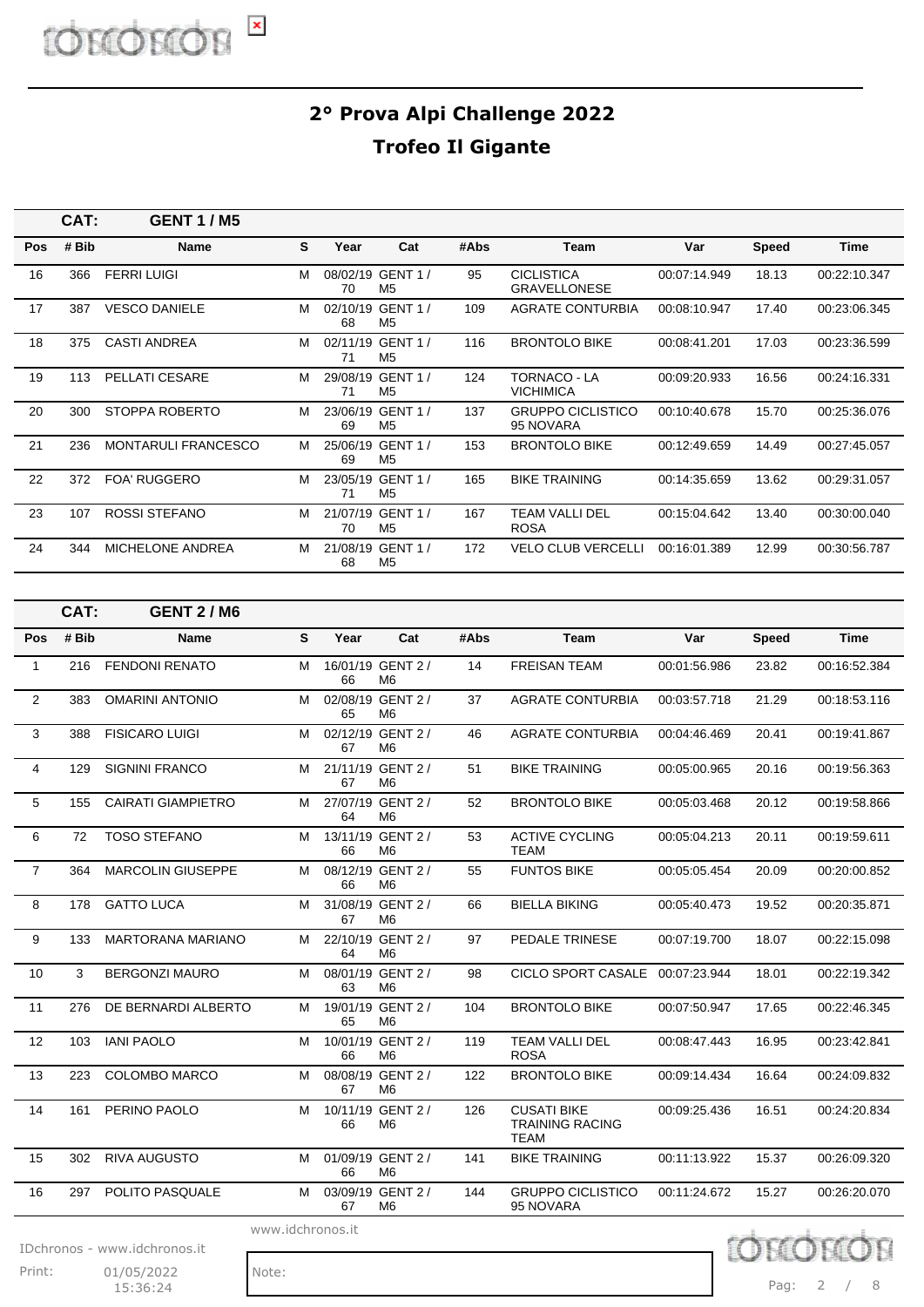|     | CAT:  | <b>GENT 2/M6</b>    |   |      |                                    |      |                           |              |              |              |
|-----|-------|---------------------|---|------|------------------------------------|------|---------------------------|--------------|--------------|--------------|
| Pos | # Bib | <b>Name</b>         | S | Year | Cat                                | #Abs | Team                      | Var          | <b>Speed</b> | Time         |
| 17  | 71    | TOMASI STEFANO      | м | 67   | 05/10/19 GENT 2/<br>M6             | 160  | ACTIVE CYCLING<br>TEAM    | 00:13:39.160 | 14.07        | 00:28:34.558 |
| 18  | 393   | ARATA GIORGIO       | м | 66   | 05/12/19 GENT 2 /<br>M6            | 171  | <b>VELO CLUB VERCELLI</b> | 00:16:00.389 | 13.00        | 00:30:55.787 |
| 19  | 121   | DE LUCA CALOGERO    | м | 64   | 12/04/19 GENT 2 /<br>M6            | 176  | <b>BIKE TRAINING</b>      | 00:18:02.635 | 12.19        | 00:32:58.033 |
| 20  | 18    | NACCHIA FRANCESCO   | м | 67   | 18/05/19 GENT 2 /<br>M6            | 180  | CICLO SPORT CASALE        | 00:20:54.105 | 11.22        | 00:35:49.503 |
| 21  | 397   | <b>CARBONE ENZO</b> | м | 63   | 29/09/19 GENT 2/<br>M <sub>6</sub> | 181  | <b>BRONTOLO BIKE</b>      | 00:21:13.103 | 11.12        | 00:36:08.501 |

|            | CAT:  | <b>SEN 1/M1</b>         |   |                        |                |      |                                       |              |       |              |
|------------|-------|-------------------------|---|------------------------|----------------|------|---------------------------------------|--------------|-------|--------------|
| <b>Pos</b> | # Bib | <b>Name</b>             | S | Year                   | Cat            | #Abs | Team                                  | Var          | Speed | <b>Time</b>  |
|            | 317   | ANTONELLO LORENZO       | м | 12/04/19 SEN 1 /<br>92 | M <sub>1</sub> | 7    | <b>GSC BORSANO</b>                    | 00:01:18.238 | 24.77 | 00:16:13.636 |
| 2          | 269   | <b>BERTOLI FILIPPO</b>  | м | 11/01/19 SEN 1 /<br>88 | M <sub>1</sub> | 13   | <b>VELO CLUB VALSESIA</b>             | 00:01:54.985 | 23.87 | 00:16:50.383 |
| 3          | 125   | <b>PASTORI LUCA</b>     | м | 23/04/19 SEN 1 /<br>89 | M <sub>1</sub> | 15   | <b>BIKE TRAINING</b>                  | 00:02:20.734 | 23.28 | 00:17:16.132 |
| 4          | 226   | PERRONE NICOLA          | м | 08/10/19 SEN 1 /<br>92 | M <sub>1</sub> | 23   | AMICI PER LA BICI                     | 00:03:17.229 | 22.08 | 00:18:12.627 |
| 5          | 239   | <b>MAGAGNA ANDREA</b>   | м | 22/06/19 SEN 1 /<br>89 | M <sub>1</sub> | 38   | <b>VELO CLUB 13</b>                   | 00:03:59.974 | 21.24 | 00:18:55.372 |
| 6          | 260   | <b>CONTESSA MARCO</b>   | м | 10/05/19 SEN 1 /<br>88 | M <sub>1</sub> | 60   | <b>GRUPPO CICLISTICO</b><br>95 NOVARA | 00:05:13.715 | 19.95 | 00:20:09.113 |
| 7          | 326   | <b>FRIGO ALESSANDRO</b> | м | 14/11/19 SEN 1 /<br>89 | M <sub>1</sub> | 84   | <b>GRUPPO CICLISTICO</b><br>95 NOVARA | 00:06:46.454 | 18.53 | 00:21:41.852 |
| 8          | 382   | DONETTI NICOLO          | м | 07/10/19 SEN 1 /<br>92 | M <sub>1</sub> | 99   | <b>AGRATE CONTURBIA</b>               | 00:07:31.199 | 17.91 | 00:22:26.597 |
| 9          | 163   | <b>MAGAGNA PATRICK</b>  | м | 11/02/19 SEN 1 /<br>89 | M <sub>1</sub> | 162  | <b>VELO CLUB 13</b>                   | 00:13:46.652 | 14.01 | 00:28:42.050 |

|                | CAT:  | <b>SEN 2/M2</b>              |                  |                        |                |      |                                       |              |              |              |
|----------------|-------|------------------------------|------------------|------------------------|----------------|------|---------------------------------------|--------------|--------------|--------------|
| Pos            | # Bib | <b>Name</b>                  | S                | Year                   | Cat            | #Abs | <b>Team</b>                           | Var          | <b>Speed</b> | <b>Time</b>  |
|                | 336   | <b>ALLADIO LORENZO</b>       | М                | 13/08/19 SEN 2 /<br>84 | M2             | 3    | <b>SANETTI SPORT</b>                  | 00:00:57.992 | 25.30        | 00:15:53.390 |
| $\overline{2}$ | 157   | PORTA MATTIA                 | м                | 13/05/19 SEN 2 /<br>87 | M2             | 4    | <b>FUNTOS BIKE</b>                    | 00:01:01.241 | 25.21        | 00:15:56.639 |
| 3              | 230   | OTTINO ALESSANDRO            | м                | 19/07/19 SEN 2 /<br>83 | M <sub>2</sub> | 5    | RODMAN AZIMUT<br><b>SQUADRA CORSE</b> | 00:01:01.742 | 25.20        | 00:15:57.140 |
| 4              | 349   | <b>DANIELE MARCO</b>         | М                | 24/10/19 SEN 2 /<br>87 | M2             | 10   | <b>SANETTI SPORT</b><br>GRISÙ         | 00:01:39.483 | 24.24        | 00:16:34.881 |
| 5              | 355   | MUSCATELLO ALESSANDRO        | М                | 19/06/19 SEN 2 /<br>84 | M2             | 22   | RODMAN AZIMUT<br>SQUADRA CORSE        | 00:03:15.980 | 22.10        | 00:18:11.378 |
| 6              | 325   | <b>SPERONI RICCARDO</b>      | м                | 23/12/19 SEN 2 /<br>86 | M <sub>2</sub> | 26   | RODMAN AZIMUT<br>SQUADRA CORSE        | 00:03:42.493 | 21.58        | 00:18:37.891 |
| $\overline{7}$ | 12    | LIVIERI FEDERICO             | М                | 25/11/19 SEN 2 /<br>86 | M2             | 29   | CICLO SPORT CASALE                    | 00:03:49.217 | 21.45        | 00:18:44.615 |
| 8              | 122   | <b>GRAZZI PAOLO</b>          | м                | 14/08/19 SEN 2 /<br>83 | M <sub>2</sub> | 40   | <b>BIKE TRAINING</b>                  | 00:04:17.970 | 20.91        | 00:19:13.368 |
| 9              | 144   | <b>VELLA GIUSEPPE</b>        | м                | 26/10/19 SEN 2 /<br>86 | M2             | 74   | <b>VELO CLUB VERCELLI</b>             | 00:06:04.959 | 19.14        | 00:21:00.357 |
|                |       | IDchronos - www.idchronos.it | www.idchronos.it |                        |                |      |                                       |              |              |              |

Print: 01/05/2022 Note:  $15:36:24$ 

Pag: 3 / 8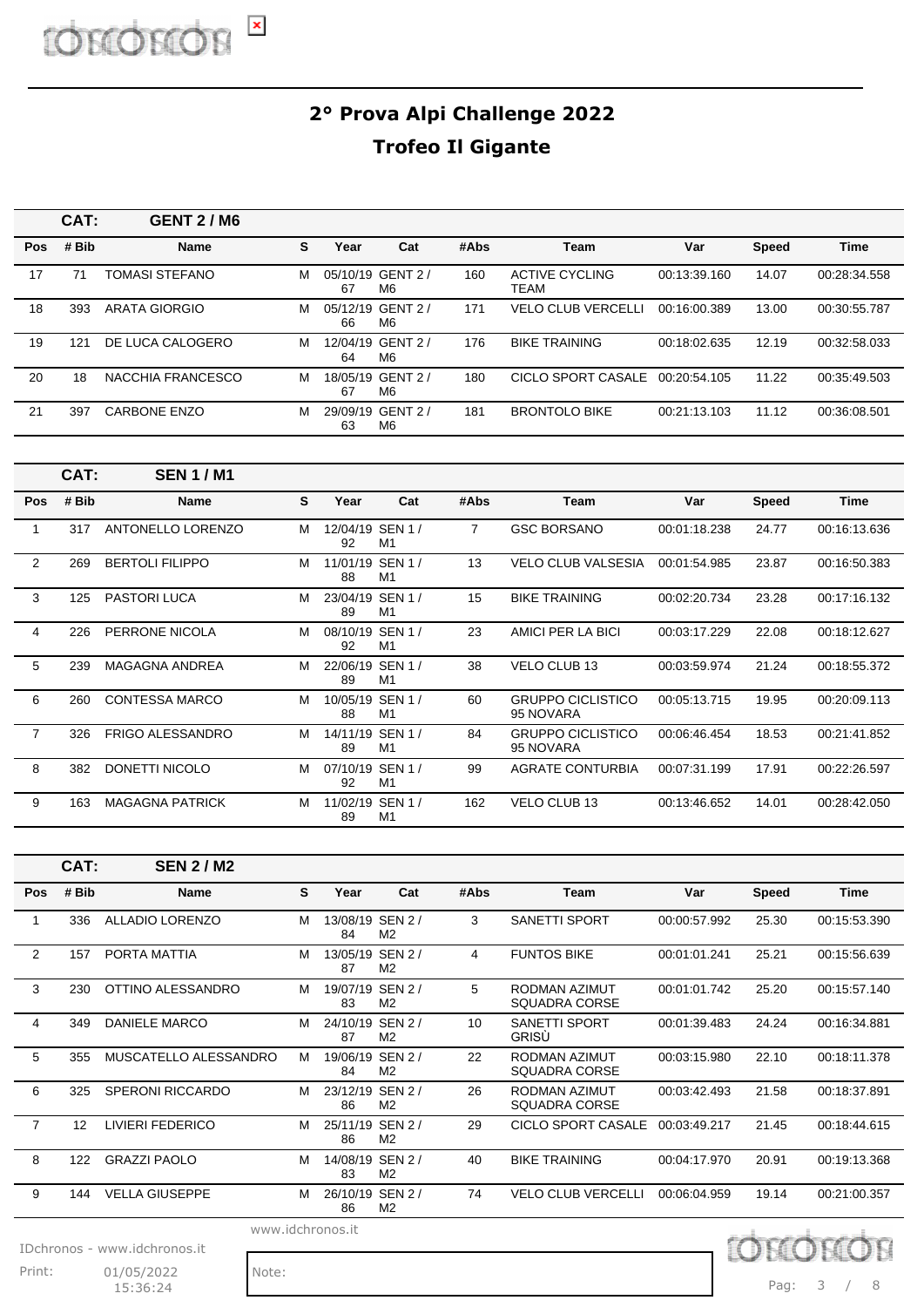|     | CAT:  | <b>SEN 2/M2</b>         |   |                        |                                    |      |                                       |              |              |              |
|-----|-------|-------------------------|---|------------------------|------------------------------------|------|---------------------------------------|--------------|--------------|--------------|
| Pos | # Bib | <b>Name</b>             | S | Year                   | Cat                                | #Abs | <b>Team</b>                           | Var          | <b>Speed</b> | Time         |
| 10  | 59    | <b>VITALI LUIGI</b>     | М | 16/06/19 SEN 2/<br>86  | M <sub>2</sub>                     | 82   | <b>VELO CLUB VERCELLI</b>             | 00:06:41.954 | 18.59        | 00:21:37.352 |
| 11  | 301   | <b>BELTRAMI GIACOMO</b> | м | 15/12/19 SEN 2 /<br>84 | M2                                 | 91   | <b>BIKE TRAINING</b>                  | 00:06:56.196 | 18.39        | 00:21:51.594 |
| 12  | 296   | <b>MOSCATO DOMENICO</b> | м | 02/06/19 SEN 2 /<br>87 | M <sub>2</sub>                     | 92   | <b>GRUPPO CICLISTICO</b><br>95 NOVARA | 00:06:58.205 | 18.36        | 00:21:53.603 |
| 13  | 346   | <b>MANASSA ALBERTO</b>  | м | 11/01/19 SEN 2 /<br>87 | M2                                 | 110  | <b>GRUPPO CICLISTICO</b><br>95 NOVARA | 00:08:12.443 | 17.38        | 00:23:07.841 |
| 14  | 340   | <b>MENEGHELLO LUCA</b>  | м | 18/11/19 SEN 2 /<br>84 | M <sub>2</sub>                     | 112  | <b>BIKE SPACE</b>                     | 00:08:23.942 | 17.24        | 00:23:19.340 |
| 15  | 99    | SPIROLAZZI CARLO        | M | 87                     | 10/03/19 SEN 2 /<br>M <sub>2</sub> | 114  | <b>CICLOAMATORI</b><br><b>NOVARA</b>  | 00:08:33.944 | 17.11        | 00:23:29.342 |
| 16  | 267   | UGOLOTTI ALDO           | м | 15/08/19 SEN 2 /<br>84 | M <sub>2</sub>                     | 115  | <b>BRONTOLO BIKE</b>                  | 00:08:39.429 | 17.05        | 00:23:34.827 |
| 17  | 96    | <b>ARIOLI ANDREA</b>    | м | 14/07/19 SEN 2 /<br>85 | M <sub>2</sub>                     | 125  | <b>CICLOAMATORI</b><br><b>NOVARA</b>  | 00:09:22.688 | 16.54        | 00:24:18.086 |
| 18  | 126   | PIGAFETTA DARIO         | м | 01/01/19 SEN 2 /<br>87 | M <sub>2</sub>                     | 139  | <b>BIKE TRAINING</b>                  | 00:11:02.922 | 15.48        | 00:25:58.320 |
| 19  | 322   | <b>TAVANO CARMINE</b>   | м | 03/11/19 SEN 2 /<br>86 | M <sub>2</sub>                     | 148  | <b>GRUPPO CICLISTICO</b><br>95 NOVARA | 00:11:41.422 | 15.11        | 00:26:36.820 |

|                | CAT:  | SGA / M7                   |   |      |                   |      |                                       |              |              |              |
|----------------|-------|----------------------------|---|------|-------------------|------|---------------------------------------|--------------|--------------|--------------|
| Pos            | # Bib | <b>Name</b>                | S | Year | Cat               | #Abs | <b>Team</b>                           | Var          | <b>Speed</b> | <b>Time</b>  |
| 1              | 136   | ZANACCHI ALDO              | M | 61   | 20/04/19 SGA / M7 | 18   | <b>TEAM CYCLING</b><br><b>CENTER</b>  | 00:02:32.984 | 23.01        | 00:17:28.382 |
| $\overline{2}$ | 392   | COLOMBO CLAUDIO            | м | 62   | 07/01/19 SGA / M7 | 21   | RODMAN AZIMUT<br><b>SQUADRA CORSE</b> | 00:03:10.228 | 22.22        | 00:18:05.626 |
| 3              | 151   | <b>MARTELLO FERRUCCIO</b>  | м | 61   | 20/02/19 SGA / M7 | 30   | <b>G.S. CASORATESE</b>                | 00:03:51.224 | 21.41        | 00:18:46.622 |
| 4              | 201   | <b>GRECO VITO</b>          | м | 58   | 20/11/19 SGA / M7 | 56   | <b>VELO CLUB VERCELLI</b>             | 00:05:05.714 | 20.08        | 00:20:01.112 |
| 5              | 131   | <b>VIALE SERGIO</b>        | м | 62   | 24/09/19 SGA / M7 | 62   | <b>BIKE TRAINING</b>                  | 00:05:23.960 | 19.78        | 00:20:19.358 |
| 6              | 311   | <b>SAGLIASCHI LIVIO</b>    | M | 61   | 27/05/19 SGA / M7 | 96   | <b>U.C.D. PRATESE</b>                 | 00:07:18.940 | 18.08        | 00:22:14.338 |
| $\overline{7}$ | 104   | <b>LACHI PAOLO</b>         | м | 58   | 08/08/19 SGA / M7 | 100  | <b>TEAM VALLI DEL</b><br><b>ROSA</b>  | 00:07:36.687 | 17.84        | 00:22:32.085 |
| 8              | 352   | <b>BONATO IVANO</b>        | M | 62   | 02/01/19 SGA / M7 | 121  | <b>BIELLA BIKING</b>                  | 00:09:06.687 | 16.73        | 00:24:02.085 |
| 9              | 258   | DAMENO CARLO               | м | 61   | 12/03/19 SGA / M7 | 134  | <b>BRONTOLO BIKE</b>                  | 00:10:13.176 | 15.99        | 00:25:08.574 |
| 10             | 371   | SACCHETTI GIANCARLO        | M | 60   | 27/05/19 SGA / M7 | 136  | <b>GRUPPO CICLISTICO</b><br>95 NOVARA | 00:10:32.176 | 15.79        | 00:25:27.574 |
| 11             | 298   | <b>LOVATI GIANBATTISTA</b> | м | 58   | 28/06/19 SGA / M7 | 143  | <b>GRUPPO CICLISTICO</b><br>95 NOVARA | 00:11:20.414 | 15.31        | 00:26:15.812 |
| 12             | 220   | <b>CORATTI CARLO</b>       | м | 61   | 02/01/19 SGA / M7 | 152  | <b>GRUPPO CICLISTICO</b><br>95 NOVARA | 00:12:49.416 | 14.49        | 00:27:44.814 |
| 13             | 51    | <b>MORANO PIERENRICO</b>   | м | 59   | 07/04/19 SGA / M7 | 155  | <b>VELO CLUB VERCELLI</b>             | 00:13:12.159 | 14.29        | 00:28:07.557 |
| 14             | 20    | <b>ROMANI LUCA</b>         | M | 59   | 13/09/19 SGA / M7 | 166  | CICLO SPORT CASALE 00:14:58.645       |              | 13.44        | 00:29:54.043 |
| 15             | 234   | <b>BAZZI MAURIZIO</b>      | M | 59   | 27/12/19 SGA / M7 | 178  | <b>BRONTOLO BIKE</b>                  | 00:20:20.369 | 11.40        | 00:35:15.767 |

www.idchronos.it

IDchronos - www.idchronos.it

Print: 01/05/2022 Note:  $15:36:24$ 

Pag: 4 / 8

DCUIOL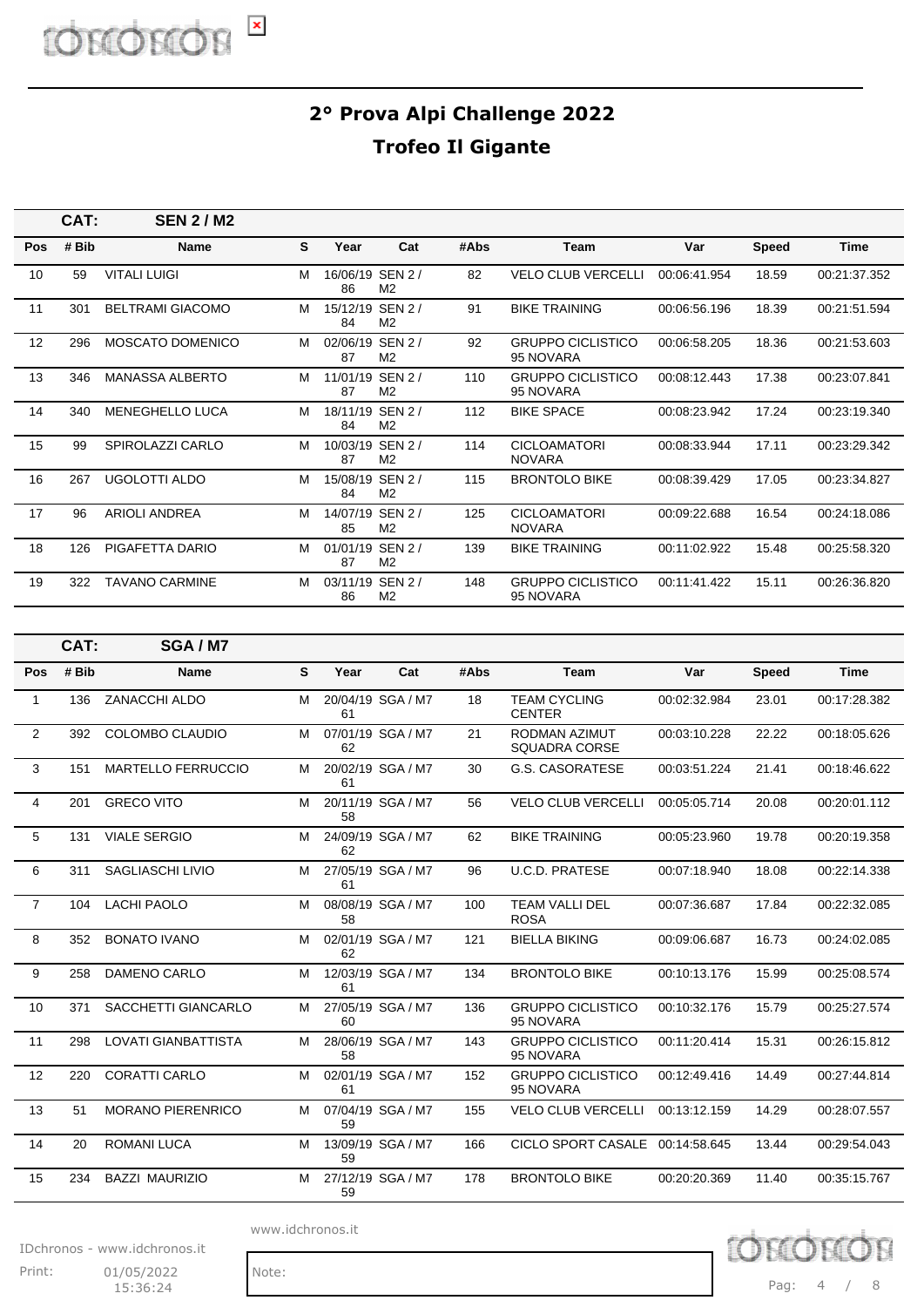D chror E

#### **2° Prova Alpi Challenge 2022 Trofeo Il Gigante**

|                | CAT:         | SGA / M7                     |              |                        |                   |              |                                         |              |              |              |
|----------------|--------------|------------------------------|--------------|------------------------|-------------------|--------------|-----------------------------------------|--------------|--------------|--------------|
| <b>Pos</b>     | # Bib        | <b>Name</b>                  | S            | Year                   | Cat               | #Abs         | <b>Team</b>                             | Var          | <b>Speed</b> | <b>Time</b>  |
| 16             | 82           | <b>FERRI ALBERTO</b>         | м            | 59                     | 05/06/19 SGA / M7 | 179          | <b>CICLOAMATORI</b><br><b>NOVARA</b>    | 00:20:41.360 | 11.29        | 00:35:36.758 |
|                |              |                              |              |                        |                   |              |                                         |              |              |              |
|                | CAT:         | SGB / M8                     |              |                        |                   |              |                                         |              |              |              |
| <b>Pos</b>     | # Bib        | Name                         | $\mathbf{s}$ | Year                   | Cat               | #Abs         | <b>Team</b>                             | Var          | <b>Speed</b> | Time         |
| $\mathbf{1}$   | 117          | OTTINO DANILO                | м            | 55                     | 21/05/19 SGB / M8 | 64           | <b>CYCLING CENTER</b>                   | 00:05:27.216 | 19.73        | 00:20:22.614 |
| 2              | 351          | ZACCHI GIANFRANCO            | м            | 55                     | 07/04/19 SGB / M8 | 67           | <b>VELO CLUB VERCELLI</b>               | 00:05:44.960 | 19.45        | 00:20:40.358 |
| 3              | 345          | <b>CURACANOVA ALESSANDRO</b> | м            | 57                     | 09/09/19 SGB / M8 | 70           | <b>VELO CLUB VALSESIA</b>               | 00:05:51.206 | 19.35        | 00:20:46.604 |
| 4              | 347          | <b>GUZZON ATTILIO</b>        | м            | 56                     | 26/07/19 SGB / M8 | 71           | <b>BRONTOLO BIKE</b>                    | 00:05:55.960 | 19.28        | 00:20:51.358 |
| 5              | 193          | <b>CAVANNA EZIO</b>          | м            | 55                     | 27/10/19 SGB / M8 | 83           | <b>MYG CYCLING TEAM</b>                 | 00:06:45.961 | 18.53        | 00:21:41.359 |
| 6              | 159          | <b>FRACCARO ANTONIO</b>      | м            | 47                     | 26/07/19 SGB / M8 | 93           | <b>AGRATE CONTURBIA</b>                 | 00:06:58.454 | 18.36        | 00:21:53.852 |
| $\overline{7}$ | 115          | <b>VITA GIANCARLO</b>        | м            | 57                     | 19/07/19 SGB / M8 | 117          | <b>TORNACO - LA</b><br>VICHIMICA        | 00:08:44.196 | 16.99        | 00:23:39.594 |
| 8              | 171          | <b>MARCHETTI ROCCO</b>       | м            | 55                     | 06/05/19 SGB / M8 | 127          | NOVARA CHE PEDALA                       | 00:09:36.434 | 16.39        | 00:24:31.832 |
| 9              | 374          | <b>MOLINARI MAURIZIO</b>     | м            | 51                     | 27/07/19 SGB / M8 | 131          | PEDALE TRINESE                          | 00:09:51.672 | 16.22        | 00:24:47.070 |
| 10             | 58           | <b>VETTORI GIORGIO</b>       | м            | 49                     | 24/01/19 SGB / M8 | 138          | <b>VELO CLUB VERCELLI</b>               | 00:10:55.434 | 15.55        | 00:25:50.832 |
| 11             | 132          | <b>BOTTIGELLA GUGLIELMO</b>  | м            | 52                     | 27/11/19 SGB / M8 | 140          | <b>TORNACO - LA</b><br><b>VICHIMICA</b> | 00:11:07.423 | 15.43        | 00:26:02.821 |
| 12             | 353          | <b>SIMONI CARLO</b>          | м            | 56                     | 14/10/19 SGB / M8 | 147          | <b>CICLISTICA PIANO</b><br><b>ROSA</b>  | 00:11:40.917 | 15.11        | 00:26:36.315 |
| 13             | 217          | <b>GIANNO NICOLA</b>         | М            | 56                     | 17/04/19 SGB / M8 | 164          | <b>BRONTOLO BIKE</b>                    | 00:14:23.650 | 13.71        | 00:29:19.048 |
| 14             | 320          | MANARA MAURIZIO Camillo      | м            | 53                     | 15/05/19 SGB / M8 | 173          | <b>BRONTOLO BIKE</b>                    | 00:16:10.634 | 12.93        | 00:31:06.032 |
| 15             | $\mathbf{1}$ | <b>BELLONI ERIO</b>          | М            | 51                     | 19/07/19 SGB / M8 | 177          | TEAM VALLI DEL<br><b>ROSA</b>           | 00:19:35.367 | 11.65        | 00:34:30.765 |
|                |              |                              |              |                        |                   |              |                                         |              |              |              |
|                | CAT:         | <b>VET 1/M3</b>              |              |                        |                   |              |                                         |              |              |              |
| Pos            | # Bib        | Name                         | S            | Year                   | Cat               | #Abs         | Team                                    | Var          | <b>Speed</b> | Time         |
| $\mathbf{1}$   | 271          | <b>CROSA LENZ MATTEO</b>     | м            | 11/09/19 VET 1 /<br>79 | M3                | $\mathbf{1}$ | <b>VIRIS VIGEVANO</b>                   |              | 26.94        | 00:14:55.398 |
| $\overline{2}$ | 398          | DONGHI SIMONE                | м            | 19/04/19 VET 1 /<br>81 | MЗ                | 6            | <b>ASNAGHI CUCINE</b>                   | 00:01:13.491 | 24.89        | 00:16:08.889 |
| 3              | 314          | <b>CONTE MARCO</b>           | м            | 09/04/19 VET 1 /<br>78 | M <sub>3</sub>    | 17           | <b>FUNTOS BIKE</b>                      | 00:02:29.983 | 23.07        | 00:17:25.381 |
| 4              | 139          | <b>FORLANI MASSIMO</b>       | м            | 09/01/19 VET 1 /<br>78 | M3                | 27           | <b>VELO CLUB VERCELLI</b>               | 00:03:43.226 | 21.56        | 00:18:38.624 |
| 5              | 256          | <b>FRANCO MARCELLO</b>       | м            | 15/01/19 VET 1 /<br>82 | M <sub>3</sub>    | 28           | <b>GRUPPO CICLISTICO</b><br>95 NOVARA   | 00:03:47.475 | 21.48        | 00:18:42.873 |

www.idchronos.it

82 M 27/06/19 VET 1 / M3

IDchronos - www.idchronos.it

6 330 ALAMARI NICOLAS

Print: 01/05/2022 Note:  $15:36:24$ 

I. hror Pag: 5 / 8

33 GSC BORSANO 00:03:53.221 21.37 00:18:48.619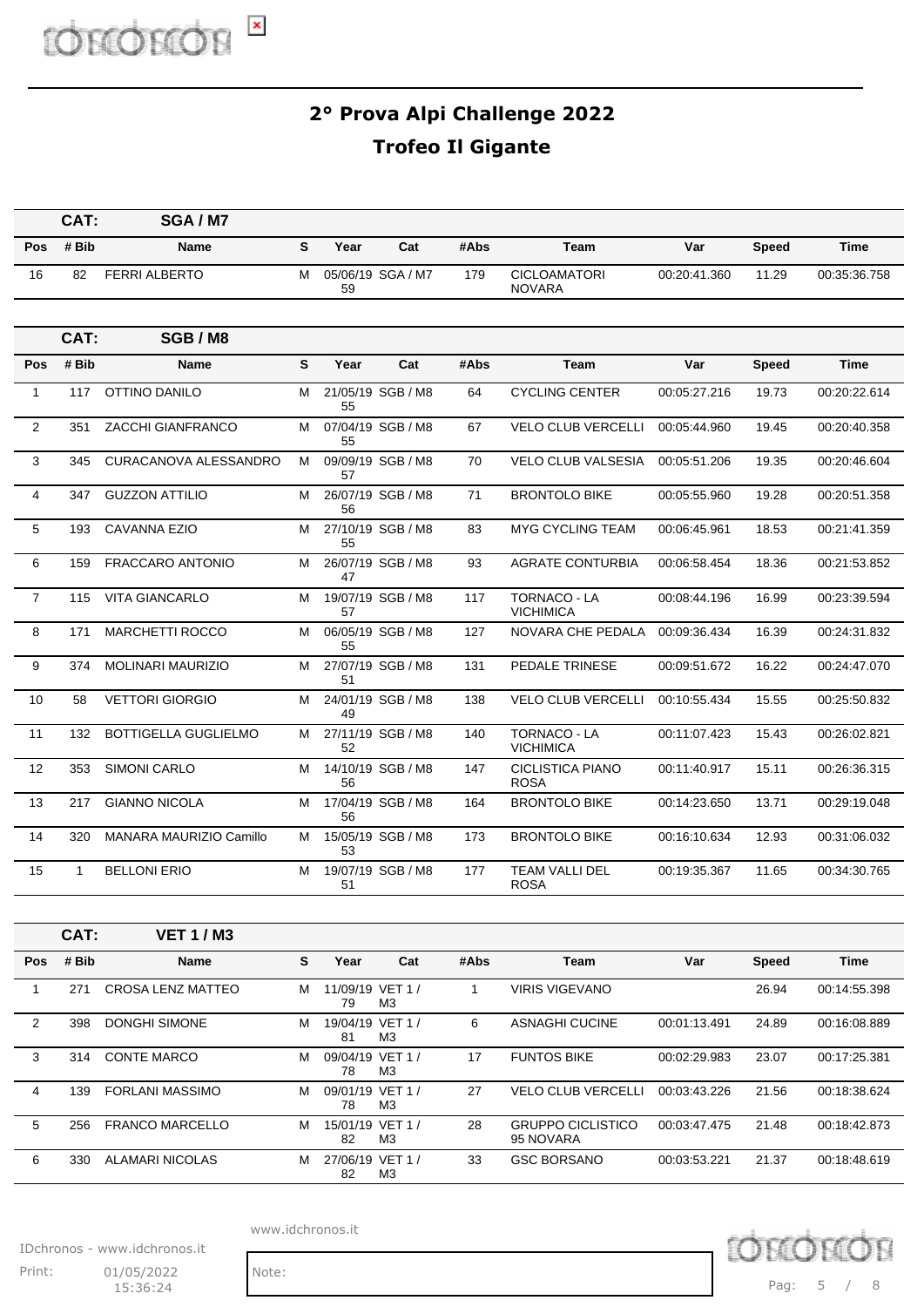|                | CAT:  | <b>VET 1/M3</b>          |    |                        |                |      |                                       |              |              |              |
|----------------|-------|--------------------------|----|------------------------|----------------|------|---------------------------------------|--------------|--------------|--------------|
| Pos            | # Bib | <b>Name</b>              | S. | Year                   | Cat            | #Abs | <b>Team</b>                           | Var          | <b>Speed</b> | <b>Time</b>  |
| $\overline{7}$ | 307   | <b>PAROLINI ROBERTO</b>  | м  | 26/01/19 VET 1 /<br>78 | M3             | 36   | S.C. FORMIGOSA                        | 00:03:56.721 | 21.31        | 00:18:52.119 |
| 8              | 279   | <b>CONTESSA LEONARDO</b> | м  | 29/06/19 VET 1 /<br>82 | M <sub>3</sub> | 42   | <b>GRUPPO CICLISTICO</b><br>95 NOVARA | 00:04:31.970 | 20.66        | 00:19:27.368 |
| 9              | 145   | MEJIAS MENDOZA OTTO      | м  | 28/06/19 VET 1 /<br>78 | M3             | 48   | TORNACO - LA<br><b>VICHIMICA</b>      | 00:04:51.472 | 20.32        | 00:19:46.870 |
| 10             | 394   | <b>GORINI MAURO</b>      | м  | 04/11/19 VET 1 /<br>78 | M <sub>3</sub> | 65   | <b>BRONTOLO BIKE</b>                  | 00:05:37.207 | 19.57        | 00:20:32.605 |
| 11             | 395   | <b>SPADONE ANDREA</b>    | М  | 09/09/19 VET 1 /<br>79 | M <sub>3</sub> | 81   | OSSOLA CYCLING<br><b>TEAM</b>         | 00:06:38.953 | 18.63        | 00:21:34.351 |
| 12             | 204   | NEGRI ANDREA             | м  | 17/05/19 VET 1 /<br>80 | M3             | 86   | <b>VELO CLUB VALSESIA</b>             | 00:06:49.693 | 18.48        | 00:21:45.091 |
| 13             | 365   | <b>COMAZZI TOMMASO</b>   | М  | 21/03/19 VET 1 /<br>82 | M <sub>3</sub> | 94   | <b>HR TEAM</b>                        | 00:07:13.713 | 18.15        | 00:22:09.111 |
| 14             | 370   | <b>PIATTI STEFANO</b>    | м  | 06/06/19 VET 1 /<br>79 | M <sub>3</sub> | 130  | <b>GRUPPO CICLISTICO</b><br>95 NOVARA | 00:09:48.182 | 16.26        | 00:24:43.580 |
| 15             | 97    | SPIROLAZZI GABRIELE      | М  | 26/06/19 VET 1 /<br>79 | M <sub>3</sub> | 157  | <b>CICLOAMATORI</b><br><b>NOVARA</b>  | 00:13:31.419 | 14.13        | 00:28:26.817 |
| 16             | 170   | <b>MOTOLESE DANIELE</b>  | м  | 12/05/19 VET 1 /<br>81 | M <sub>3</sub> | 175  | <b>BRONTOLO BIKE</b>                  | 00:16:19.888 | 12.86        | 00:31:15.286 |

|                | CAT:  | <b>VET 2/M4</b>                              |   |                        |                |      |                                          |              |              |              |
|----------------|-------|----------------------------------------------|---|------------------------|----------------|------|------------------------------------------|--------------|--------------|--------------|
| Pos            | # Bib | <b>Name</b>                                  | S | Year                   | Cat            | #Abs | <b>Team</b>                              | Var          | <b>Speed</b> | <b>Time</b>  |
| 1              | 354   | PORRO MAURO                                  | M | 30/04/19 VET 2 /<br>76 | M4             | 9    | <b>BICISTORE CYCLING</b><br><b>TEAM</b>  | 00:01:35.741 | 24.34        | 00:16:31.139 |
| $\overline{2}$ | 308   | <b>TACCA LUCA</b>                            | м | 21/06/19 VET 2 /<br>75 | M <sub>4</sub> | 19   | <b>AGOGNA BIKE</b>                       | 00:02:33.734 | 22.99        | 00:17:29.132 |
| 3              | 153   | <b>SILVESTRO ANTONINO</b><br><b>GIUSEPPE</b> | м | 04/02/19 VET 2 /<br>73 | M4             | 20   | <b>ETNA SPIRIT</b>                       | 00:03:08.476 | 22.25        | 00:18:03.874 |
| 4              | 244   | DEBERNARDI MASSIMO                           | м | 22/01/19 VET 2 /<br>76 | M4             | 24   | TEAM VALLI DEL<br><b>ROSA</b>            | 00:03:25.227 | 21.91        | 00:18:20.625 |
| 5              | 386   | <b>VECCHIO DAVIDE</b>                        | м | 06/07/19 VET 2 /<br>77 | M <sub>4</sub> | 25   | <b>AGRATE CONTURBIA</b>                  | 00:03:29.728 | 21.83        | 00:18:25.126 |
| 6              | 321   | <b>BRUNETTI MARCELLO</b>                     | M | 15/02/19 VET 2 /<br>73 | M <sub>4</sub> | 31   | <b>TAPASCIONE</b><br><b>RUNNING TEAM</b> | 00:03:51.725 | 21.40        | 00:18:47.123 |
| $\overline{7}$ | 350   | <b>SALVINI ANDREA</b>                        | M | 08/06/19 VET 2 /<br>77 | M4             | 34   | <b>CYCLING CENTER</b>                    | 00:03:53.225 | 21.37        | 00:18:48.623 |
| 8              | 146   | <b>ALGHISI MIRCO</b>                         | м | 30/11/19 VET 2/<br>76  | M <sub>4</sub> | 35   | <b>INBICI CYCLING TEAM</b>               | 00:03:54.724 | 21.34        | 00:18:50.122 |
| 9              | 162   | <b>DOTTI FABIO</b>                           | м | 05/05/19 VET 2 /<br>75 | M <sub>4</sub> | 41   | <b>LUCIANI SPORT</b>                     | 00:04:30.218 | 20.69        | 00:19:25.616 |
| 10             | 390   | <b>GUERCIOLI GABRIELE</b>                    | м | 13/02/19 VET 2 /<br>76 | M <sub>4</sub> | 47   | <b>VELO CLUB VALSESIA</b>                | 00:04:47.210 | 20.40        | 00:19:42.608 |
| 11             | 259   | <b>LUCCHIN ANDREA</b>                        | м | 03/12/19 VET 2 /<br>77 | M4             | 58   | <b>VELO CLUB 13</b>                      | 00:05:07.215 | 20.06        | 00:20:02.613 |
| 12             | 380   | <b>CARLINI CARLO</b>                         | M | 15/08/19 VET 2 /<br>77 | M4             | 61   | <b>AGRATE CONTURBIA</b>                  | 00:05:21.453 | 19.82        | 00:20:16.851 |
| 13             | 243   | <b>CARUSO CHRISTIAN</b>                      | м | 04/01/19 VET 2 /<br>76 | M4             | 68   | <b>TEAM VALLI DEL</b><br><b>ROSA</b>     | 00:05:49.210 | 19.38        | 00:20:44.608 |
| 14             | 294   | <b>COMOLI ROSSANO</b>                        | м | 08/07/19 VET 2 /<br>73 | M4             | 69   | <b>GRUPPO CICLISTICO</b><br>95 NOVARA    | 00:05:50.952 | 19.35        | 00:20:46.350 |
| 15             | 252   | <b>TAMBARO MARCO</b>                         | M | 07/02/19 VET 2 /<br>77 | M <sub>4</sub> | 73   | <b>BIKE TRAINING</b>                     | 00:06:02.967 | 19.17        | 00:20:58.365 |

www.idchronos.it

IDchronos - www.idchronos.it

Print: 01/05/2022 Note:  $15:36:24$ 

Pag: 6 / 8

DCUIOL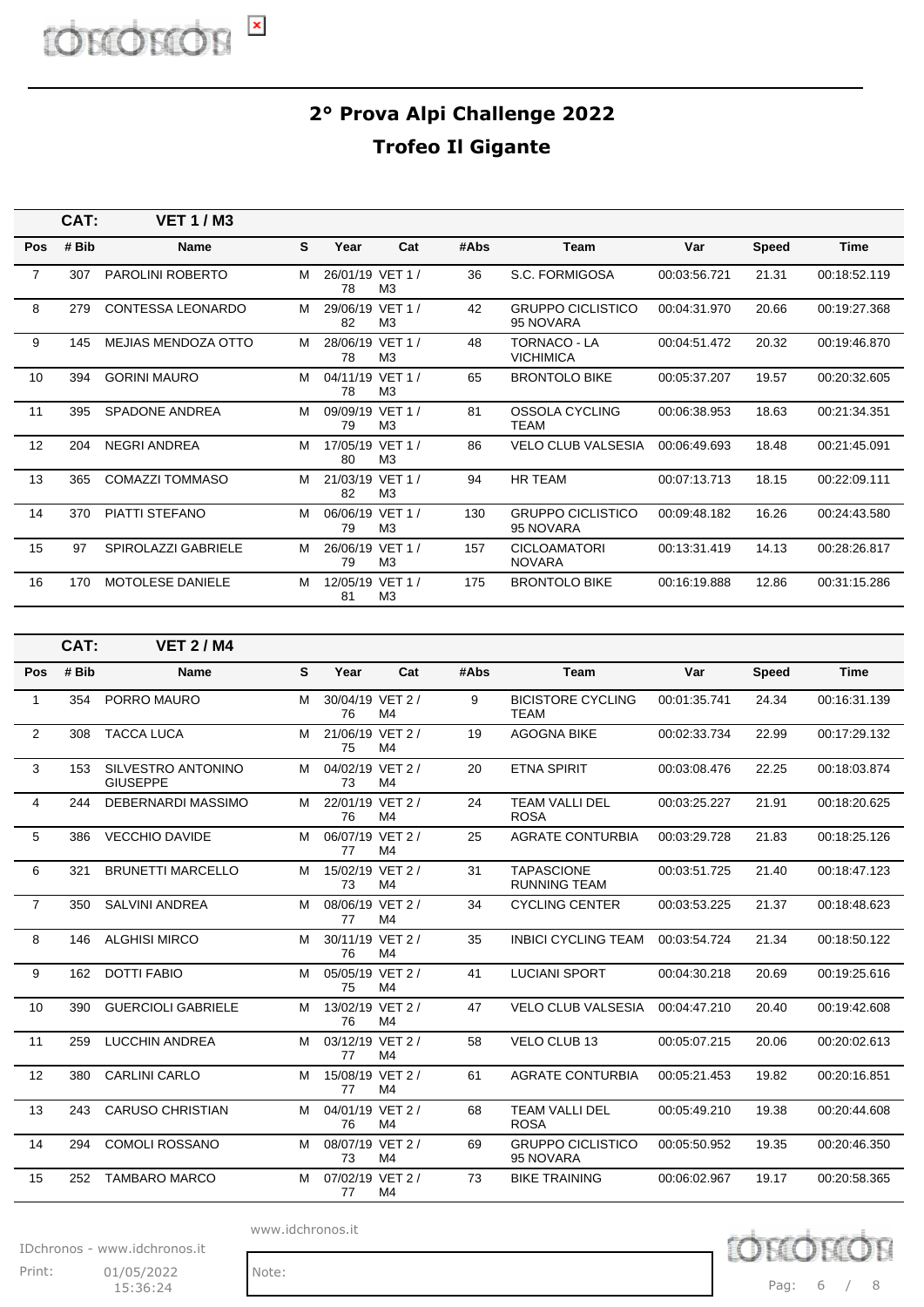| CAT:  | <b>VET 2/M4</b>                                |                                                  |      |     |                                                                                                                                                                                                                                                                                                                                                                                                                                                                                              |                                          |              |                                                      |              |
|-------|------------------------------------------------|--------------------------------------------------|------|-----|----------------------------------------------------------------------------------------------------------------------------------------------------------------------------------------------------------------------------------------------------------------------------------------------------------------------------------------------------------------------------------------------------------------------------------------------------------------------------------------------|------------------------------------------|--------------|------------------------------------------------------|--------------|
| # Bib | Name                                           | S                                                | Year | Cat | #Abs                                                                                                                                                                                                                                                                                                                                                                                                                                                                                         | Team                                     | Var          | <b>Speed</b>                                         | Time         |
| 26    | CASTELLARO RICCARDO                            | м                                                | 76   | M4  | 76                                                                                                                                                                                                                                                                                                                                                                                                                                                                                           | <b>GRUPPO SPORTIVO</b><br><b>AOSTA</b>   | 00:06:10.480 | 19.05                                                | 00:21:05.878 |
| 112   | <b>MORTARINO MASSIMO</b>                       | м                                                | 75   | M4  | 77                                                                                                                                                                                                                                                                                                                                                                                                                                                                                           | <b>TORNACO - LA</b><br><b>VICHIMICA</b>  | 00:06:13.958 | 19.00                                                | 00:21:09.356 |
| 176   | <b>MURARO MASSIMILIANO</b>                     | м                                                | 76   | M4  | 78                                                                                                                                                                                                                                                                                                                                                                                                                                                                                           | <b>VELO CLUB VERCELLI</b>                | 00:06:21.945 | 18.88                                                | 00:21:17.343 |
| 272   | <b>MILANO FEDERICO</b>                         | м                                                | 73   | M4  | 87                                                                                                                                                                                                                                                                                                                                                                                                                                                                                           | <b>VELO CLUB 13</b>                      | 00:06:51.954 | 18.45                                                | 00:21:47.352 |
| 278   | <b>LETO GIUSEPPE</b>                           | м                                                | 74   | M4  | 89                                                                                                                                                                                                                                                                                                                                                                                                                                                                                           | <b>BRONTOLO BIKE</b>                     | 00:06:53.697 | 18.42                                                | 00:21:49.095 |
| 389   | <b>BACHINI ANDREA</b>                          | м                                                | 74   | M4  | 90                                                                                                                                                                                                                                                                                                                                                                                                                                                                                           | <b>CICLISTICA PIANO</b><br><b>ROSA</b>   | 00:06:54.950 | 18.41                                                | 00:21:50.348 |
| 304   | SIVIERO LORENZO                                | м                                                | 73   | M4  | 102                                                                                                                                                                                                                                                                                                                                                                                                                                                                                          | <b>CICLISTICA</b><br><b>GRAVELLONESE</b> | 00:07:38.449 | 17.82                                                | 00:22:33.847 |
| 114   | <b>SANTIN CORRADO</b>                          | м                                                | 75   | M4  | 103                                                                                                                                                                                                                                                                                                                                                                                                                                                                                          | <b>TORNACO - LA</b><br><b>VICHIMICA</b>  | 00:07:39.204 | 17.81                                                | 00:22:34.602 |
| 5     | <b>BORDONE SILVIO</b>                          | м                                                | 74   | M4  | 105                                                                                                                                                                                                                                                                                                                                                                                                                                                                                          |                                          |              | 17.64                                                | 00:22:47.329 |
| 218   | <b>BOTTIGELLA LUCA</b>                         | м                                                | 74   | M4  | 106                                                                                                                                                                                                                                                                                                                                                                                                                                                                                          | <b>TORNACO - LA</b><br><b>VICHIMICA</b>  | 00:07:55.447 | 17.59                                                | 00:22:50.845 |
| 332   | <b>TALUCCI STEFANO</b>                         | м                                                | 74   | M4  | 107                                                                                                                                                                                                                                                                                                                                                                                                                                                                                          | <b>BIKE TRAINING</b>                     | 00:08:01.696 | 17.52                                                | 00:22:57.094 |
| 246   | PASSERA MASSIMILIANO                           | м                                                | 75   | M4  | 108                                                                                                                                                                                                                                                                                                                                                                                                                                                                                          | <b>GRUPPO CICLISTICO</b><br>95 NOVARA    | 00:08:10.185 | 17.41                                                | 00:23:05.583 |
| 101   | <b>BOSIO GIOVANNI</b>                          | м                                                | 77   | M4  | 123                                                                                                                                                                                                                                                                                                                                                                                                                                                                                          | <b>TEAM VALLI DEL</b><br><b>ROSA</b>     | 00:09:20.933 | 16.56                                                | 00:24:16.331 |
| 343   | FITTABILE DAVIDE                               | м                                                | 74   | M4  | 128                                                                                                                                                                                                                                                                                                                                                                                                                                                                                          | <b>MYG CYCLING TEAM</b>                  | 00:09:38.184 | 16.37                                                | 00:24:33.582 |
| 277   | <b>LOMUOIO LUCA</b>                            | м                                                | 74   | M4  | 129                                                                                                                                                                                                                                                                                                                                                                                                                                                                                          | <b>BRONTOLO BIKE</b>                     | 00:09:43.937 | 16.30                                                | 00:24:39.335 |
| 177   | <b>BRIGNOLI MASSIMILIANO</b>                   | м                                                | 77   | M4  | 132                                                                                                                                                                                                                                                                                                                                                                                                                                                                                          | <b>TORNACO - LA</b><br><b>VICHIMICA</b>  | 00:09:54.183 | 16.19                                                | 00:24:49.581 |
| 182   | <b>GIANA MATTEO</b>                            | м                                                | 76   | M4  | 149                                                                                                                                                                                                                                                                                                                                                                                                                                                                                          | <b>BRONTOLO BIKE</b>                     | 00:12:12.164 | 14.82                                                | 00:27:07.562 |
| 323   | <b>BARUSCO GABRIELE</b>                        | м                                                | 76   | M4  | 150                                                                                                                                                                                                                                                                                                                                                                                                                                                                                          | <b>U.C.D. PRATESE</b>                    | 00:12:24.663 | 14.71                                                | 00:27:20.061 |
| 274   | <b>FLORES HERNANDEZ JOSE</b><br><b>EDUARDO</b> | м                                                | 76   | M4  | 151                                                                                                                                                                                                                                                                                                                                                                                                                                                                                          | <b>MYG CYCLING TEAM</b>                  | 00:12:31.914 | 14.64                                                | 00:27:27.312 |
| 316   |                                                | м                                                | 74   | M4  | 158                                                                                                                                                                                                                                                                                                                                                                                                                                                                                          | <b>BRONTOLO BIKE</b>                     | 00:13:37.895 | 14.08                                                | 00:28:33.293 |
| 49    | LENCI MASSIMILIANO                             | М                                                | 74   | M4  | 161                                                                                                                                                                                                                                                                                                                                                                                                                                                                                          | <b>VELO CLUB VERCELLI</b>                | 00:13:42.903 | 14.04                                                | 00:28:38.301 |
| 70    | <b>TOMASI FABIO</b>                            | м                                                | 73   | M4  | 168                                                                                                                                                                                                                                                                                                                                                                                                                                                                                          | <b>ACTIVE CYCLING</b><br>TEAM            | 00:15:21.916 | 13.27                                                | 00:30:17.314 |
| 261   | <b>GATTI MARCO</b>                             | м                                                | 74   | M4  | 170                                                                                                                                                                                                                                                                                                                                                                                                                                                                                          | <b>GRUPPO CICLISTICO</b><br>95 NOVARA    | 00:15:38.153 | 13.15                                                | 00:30:33.551 |
|       |                                                | м                                                | 74   | M4  | 182                                                                                                                                                                                                                                                                                                                                                                                                                                                                                          |                                          | 00:22:22.846 | 10.78                                                | 00:37:18.244 |
|       |                                                | LONGONE MASSIMILIANO<br>262 QUIRIGHETTI CRISTIAN |      |     | 23/04/19 VET 2 /<br>11/04/19 VET 2 /<br>31/01/19 VET 2 /<br>31/12/19 VET 2 /<br>18/08/19 VET 2 /<br>30/01/19 VET 2 /<br>29/08/19 VET 2 /<br>30/01/19 VET 2 /<br>19/01/19 VET 2 /<br>11/03/19 VET 2 /<br>17/01/19 VET 2 /<br>12/02/19 VET 2 /<br>08/10/19 VET 2 /<br>26/05/19 VET 2 /<br>25/11/19 VET 2 /<br>25/01/19 VET 2 /<br>22/04/19 VET 2 /<br>06/07/19 VET 2 /<br>27/08/19 VET 2 /<br>20/09/19 VET 2 /<br>25/12/19 VET 2 /<br>18/07/19 VET 2 /<br>28/05/19 VET 2 /<br>13/12/19 VET 2 / |                                          |              | CICLO SPORT CASALE 00:07:51.931<br>NOVARA CHE PEDALA |              |

|     | CAT:  | W1 / JWS / EWS           |      |                          |      |                                |              |       |              |
|-----|-------|--------------------------|------|--------------------------|------|--------------------------------|--------------|-------|--------------|
| Pos | # Bib | <b>Name</b>              | Year | Cat                      | #Abs | Team                           | Var          | Speed | Time         |
|     | 391   | <b>VALENTE GABRIELLA</b> | 85   | 05/10/19 W1 / JWS<br>EWS | 111  | RODMAN AZIMUT<br>SQUADRA CORSE | 00:08:14.445 | 17.35 | 00:23:09.843 |

www.idchronos.it

IDchronos - www.idchronos.it

Print: 01/05/2022 Note:  $15:36:24$ 

Pag: 7 / 8

Dchror